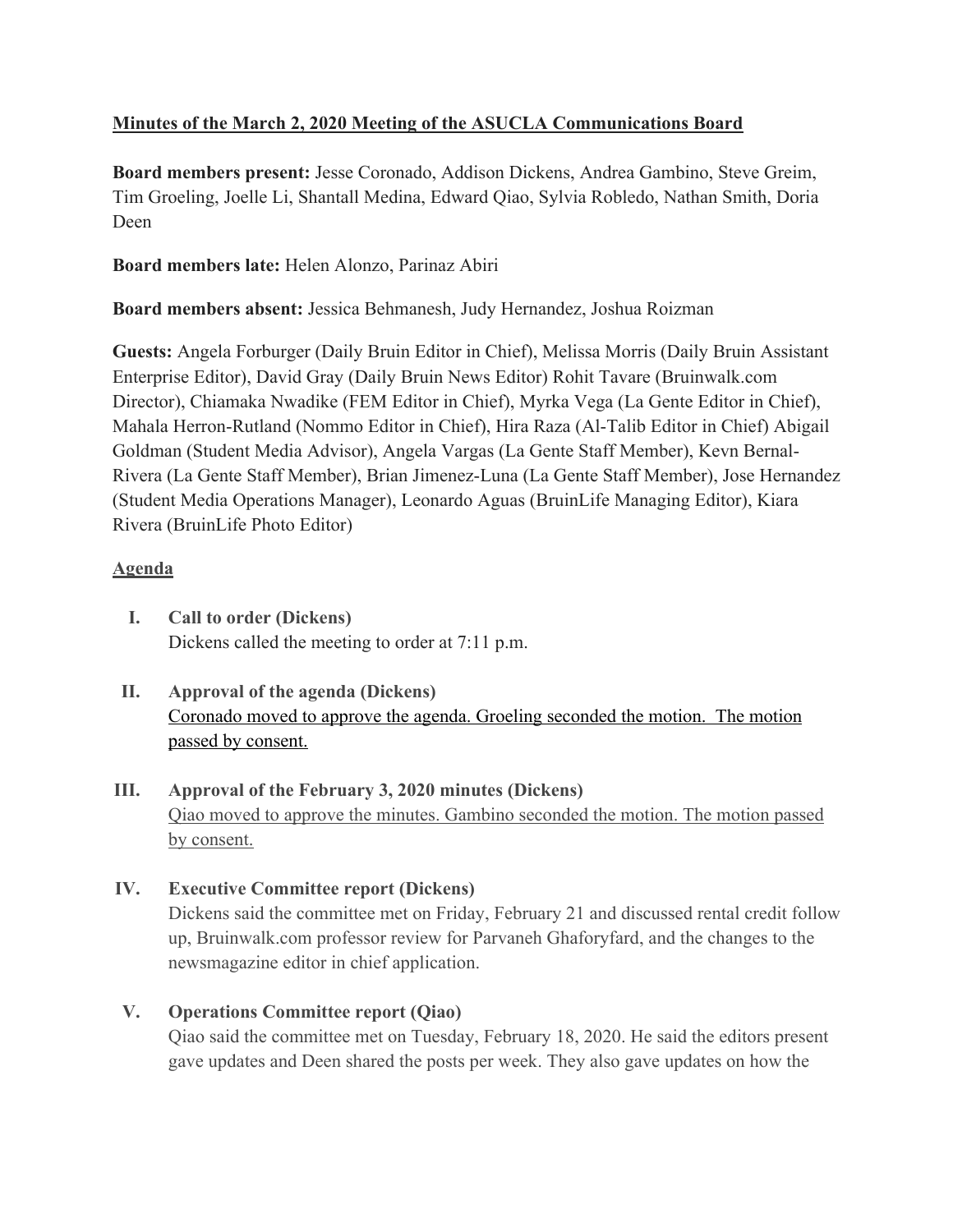training process had been thus far, and they gave feedback to Abigail Goldman, Student Media Adviser, for future trainings.

#### **VI. Finance Committee Report (Smith)**

Smith said the committee met on February 3 and discussed the December financial statements and the January forecast. They also discussed the status of the office flooding.

# **VII. Media Director's report (Deen)**

Deen reported on the following:

#### *Newsmagazine Online Posts Per Week*

Deen shared the newsmagazine online posts per week from winter weeks four through eight.

#### *Publications*

Deen said that Pacific Ties, OutWrite, La Gente, and FEM published. She distributed copies to the board.

#### *Office Flood Status*

Deen said that UCLA Facilities had begun working on putting the walls back together.

#### *January2020 Financial Statements*

Deen discussed the cash, revenue, expenses, net revenue, and the summary of the Daily Bruin, Web, and Outdoor sales.

## *February Forecast*

Deen said the February forecast would be under budget in Print but over budget for both Online and Outdoor. Estimated sales are down 10%, and up 71% and 28% respectively.

## **VIII. Public Comment**

Various media editors gave updates and discussed issues with intern training. The newsmag editors in attendance also submitted a proposal for additional funding to print a collaborative newsmagazine called community. The board asked them to come back with a proposed budget for a formal approval.

## **New Business/Discussion Items**

## **IX. January Financial Statements (Deen)**

Deen said that total income was \$125,078 and budgeted income was \$118,258 leaving us \$6,820 (6%) better than budget. Daily Bruin and Outdoor were down 2% and 6%